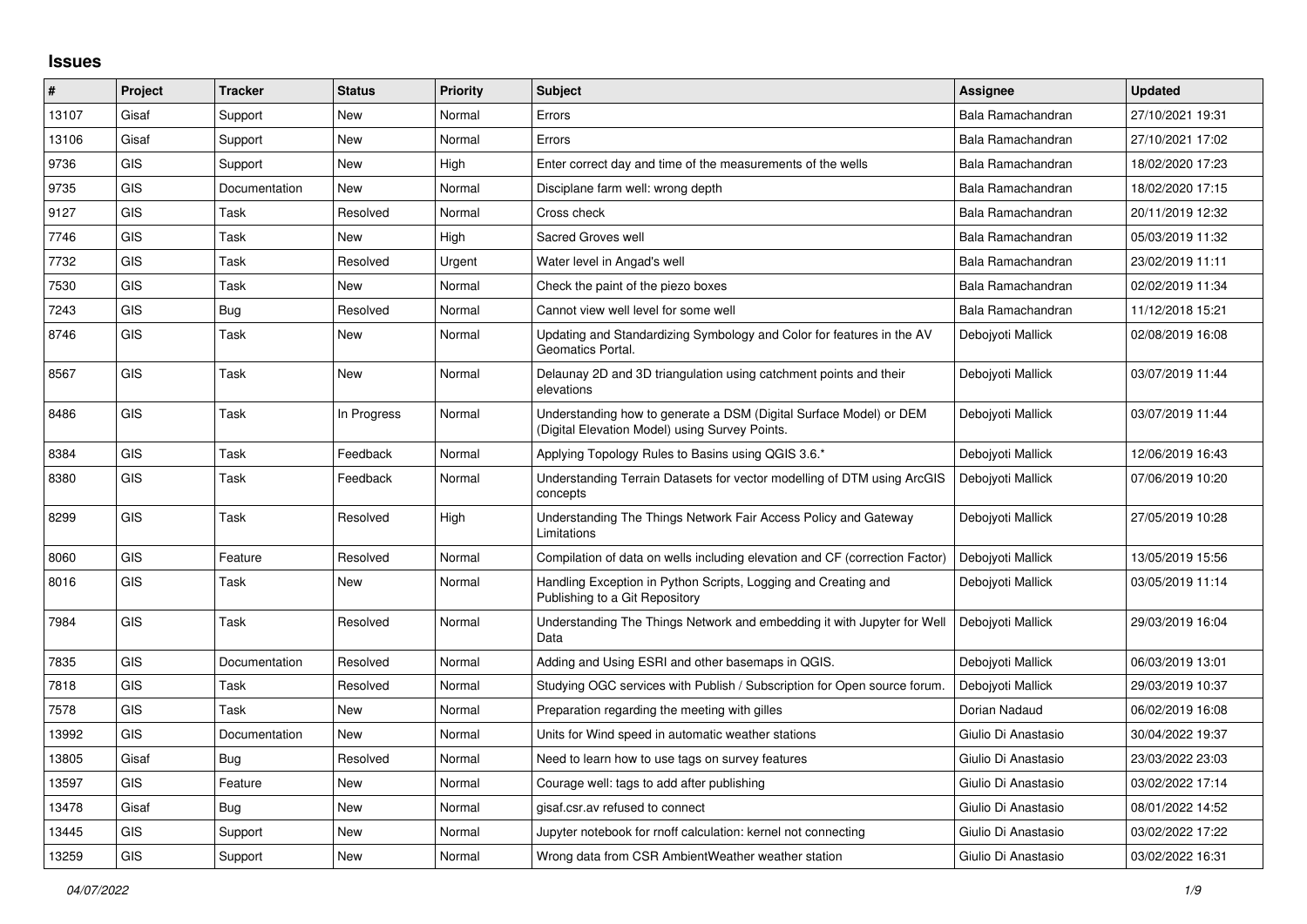| #     | Project                                | <b>Tracker</b> | <b>Status</b> | <b>Priority</b> | Subject                                                                                        | Assignee              | <b>Updated</b>   |
|-------|----------------------------------------|----------------|---------------|-----------------|------------------------------------------------------------------------------------------------|-----------------------|------------------|
| 12976 | <b>GIS</b>                             | Feature        | New           | Normal          | Weather Station not recording data on 3rd October 2021                                         | Giulio Di Anastasio   | 05/10/2021 23:07 |
| 12850 | <b>GIS</b>                             | Support        | New           | Normal          | Mistakenly deleted ticket about PgAdmin                                                        | Giulio Di Anastasio   | 08/09/2021 12:50 |
| 12714 | Gisaf                                  | Feature        | New           | Normal          | Dana well correction factor changed                                                            | Giulio Di Anastasio   | 21/09/2021 12:57 |
| 12288 | Geomatic<br>studio models<br>for Gisaf | Task           | Resolved      | Normal          | Wells water levels referenced to the mean sea level                                            | Giulio Di Anastasio   | 08/06/2021 10:25 |
| 11966 | Gisaf                                  | Support        | New           | Normal          | <b>QGIS Graphical Modeler</b>                                                                  | Giulio Di Anastasio   | 16/04/2021 13:09 |
| 11715 | <b>GIS</b>                             | Support        | New           | Normal          | Evaluation of Pastas as an data analysis tool for well levels                                  | Giulio Di Anastasio   | 08/02/2021 12:01 |
| 11685 | <b>GIS</b>                             | Documentation  | <b>New</b>    | Normal          | Daily resampling of rainfall in CSR Weather Station - How is it calculated                     | Giulio Di Anastasio   | 04/02/2021 11:14 |
| 11648 | Gisaf                                  | Documentation  | New           | Normal          | Styling categories                                                                             | Giulio Di Anastasio   | 27/01/2021 16:02 |
| 11497 | <b>GIS</b>                             | Support        | New           | Normal          | Add log book information to raingauges, etc                                                    | Giulio Di Anastasio   | 21/12/2020 14:54 |
| 11448 | <b>GIS</b>                             | Documentation  | <b>New</b>    | High            | Meaning of colors for wells in the map                                                         | Giulio Di Anastasio   | 10/12/2020 11:34 |
| 11329 | <b>GIS</b>                             | Feature        | New           | Normal          | <b>Boundary Stones Updation</b>                                                                | Giulio Di Anastasio   | 12/11/2020 18:03 |
| 10344 | Gisaf                                  | Bug            | New           | Normal          | Error: No accuracy defined for surveyor Eric Chacra - Baraka and<br>equipment {file.equipment} | Giulio Di Anastasio   | 16/06/2020 04:27 |
| 10322 | <b>GIS</b>                             | Support        | New           | Normal          | Resume the basket imports, and review of the new admin baskets                                 | Giulio Di Anastasio   | 11/06/2020 17:17 |
| 10228 | Gisaf                                  | Bug            | New           | Normal          | Telephone box: geopackage error while downloading, geometry wrong in<br>shape file             | Giulio Di Anastasio   | 28/05/2020 18:09 |
| 10196 | <b>GIS</b>                             | Documentation  | New           | Normal          | Reconciliation of points in tables not at raw level. (Polygon, Line)                           | Giulio Di Anastasio   | 26/05/2020 14:37 |
| 8787  | GIS                                    | Support        | New           | Normal          | In Wastless P49 points are in text, we can't able to upload in gsaf                            | Giulio Di Anastasio   | 13/08/2019 17:10 |
| 7789  | GIS                                    | Task           | New           | Normal          | Cross check Johnny's well id 54 EGB007 - DEPTH is not correct in Harvest<br>data               | l Giulio Di Anastasio | 27/02/2019 16:58 |
| 7762  | <b>GIS</b>                             | Documentation  | <b>New</b>    | Normal          | WEb resources for Open Drone Map                                                               | Giulio Di Anastasio   | 25/02/2019 10:34 |
| 9119  | <b>GIS</b>                             | Task           | Resolved      | Normal          | Individual/community well data                                                                 | Meera Natarajan       | 23/10/2019 11:16 |
| 8303  | GIS                                    | Task           | <b>New</b>    | High            | Health check up residential zone (Priority 1 list)                                             | Meera Natarajan       | 14/05/2019 11:29 |
| 8287  | <b>GIS</b>                             | Task           | Resolved      | Normal          | additional information to the template                                                         | Meera Natarajan       | 24/05/2019 16:31 |
| 7723  | <b>GIS</b>                             | Task           | Resolved      | Normal          | comparison pH and TDS meter                                                                    | Meera Natarajan       | 09/03/2019 11:18 |
| 7722  | GIS                                    | Task           | Resolved      | Normal          | health check standardization of observation                                                    | Meera Natarajan       | 27/02/2019 16:22 |
| 7721  | <b>GIS</b>                             | Task           | New           | Normal          | create template for health check-up                                                            | Meera Natarajan       | 20/02/2019 11:58 |
| 7698  | GIS                                    | Task           | New           | Normal          | EC & pH meter                                                                                  | Meera Natarajan       | 20/02/2019 10:01 |
| 7643  | GIS                                    | Task           | New           | Normal          | Health check-up in the RZ                                                                      | Meera Natarajan       | 18/02/2019 09:25 |
| 7550  | GIS                                    | Task           | Resolved      | High            | meeting Gilles                                                                                 | Meera Natarajan       | 13/02/2019 11:13 |
| 7549  | GIS                                    | Task           | Resolved      | Normal          | Surrender and Grace WWTP Health check                                                          | Meera Natarajan       | 06/02/2019 09:57 |
| 7913  | GIS                                    | Task           | New           | High            | Editing to be done in GISAF                                                                    | Pavneet Kaur          | 15/03/2019 14:42 |
| 7858  | GIS                                    | Task           | New           | Normal          | Harvest data of wells to be entered in Gisaf                                                   | Pavneet Kaur          | 08/03/2019 16:07 |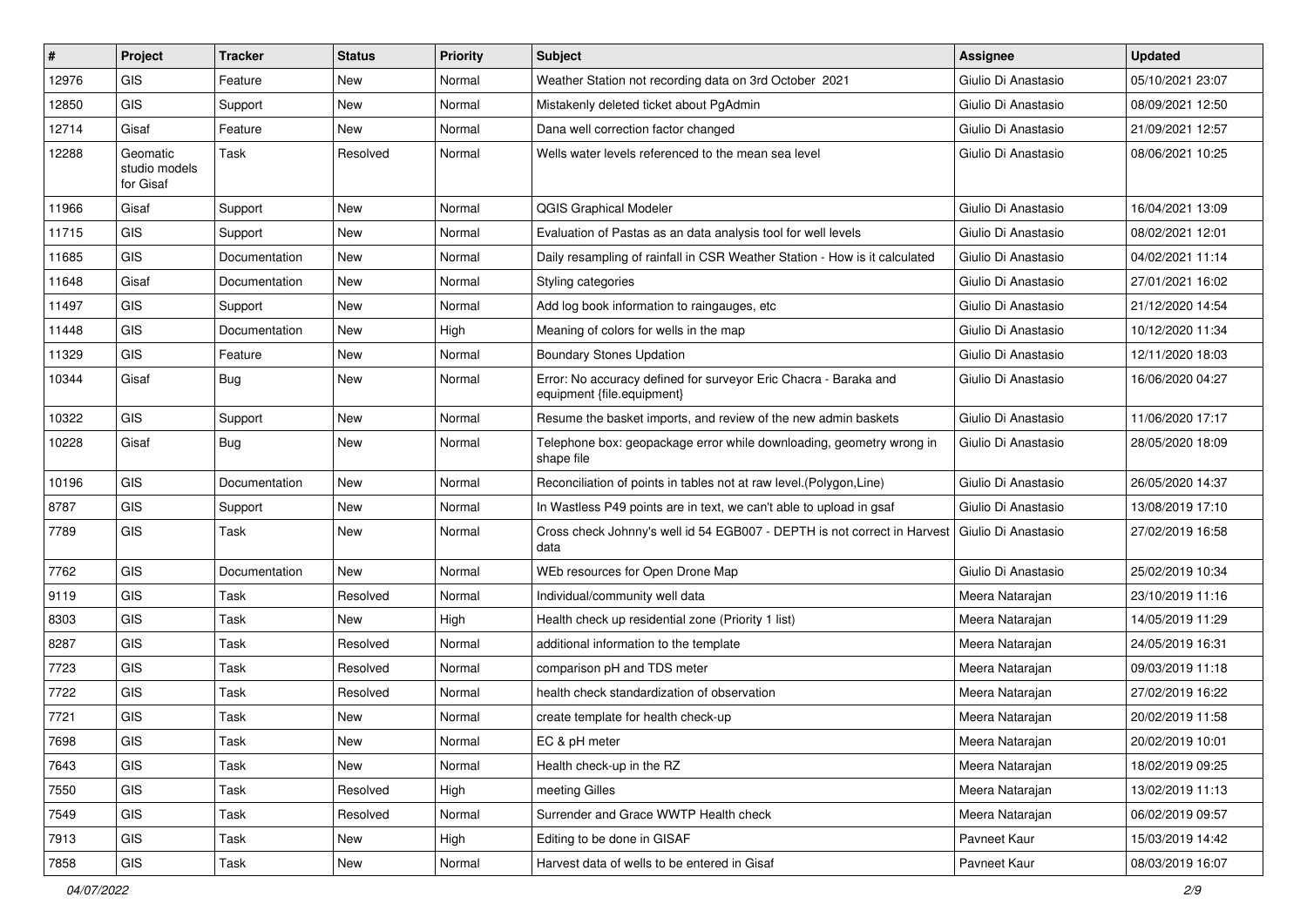| #     | Project                                | <b>Tracker</b> | <b>Status</b> | <b>Priority</b> | Subject                                                                          | Assignee     | <b>Updated</b>   |
|-------|----------------------------------------|----------------|---------------|-----------------|----------------------------------------------------------------------------------|--------------|------------------|
| 7857  | GIS                                    | Task           | <b>New</b>    | Normal          | Add new wells in gisaf                                                           | Pavneet Kaur | 08/03/2019 16:06 |
| 7836  | GIS                                    | Task           | <b>New</b>    | Normal          | Bobby well missing                                                               | Pavneet Kaur | 15/03/2019 15:04 |
| 7817  | GIS                                    | Feature        | <b>New</b>    | Normal          | Updating dates for 66 records in the Benches attribute table.                    | Pavneet Kaur | 15/03/2019 15:03 |
| 7795  | GIS                                    | Support        | New           | Normal          | Open SOurce software tutorials on water management from youtube -<br>Hatari Labs | Pavneet Kaur | 12/03/2019 16:33 |
| 7776  | GIS                                    | Feature        | <b>New</b>    | High            | Text on IZ CAD file                                                              | Pavneet Kaur | 26/02/2019 12:57 |
| 7724  | GIS                                    | Task           | <b>New</b>    | Normal          | Publish CZ and IDZ- Water Project> on Gisaf                                      | Pavneet Kaur | 15/03/2019 14:55 |
| 7651  | GIS                                    | Task           | <b>New</b>    | Normal          | Create the Proposed shapefile layers                                             | Pavneet Kaur | 13/02/2019 15:44 |
| 7608  | GIS                                    | Task           | <b>New</b>    | Low             | creating a structure for tags                                                    | Pavneet Kaur | 15/03/2019 14:58 |
| 6769  | GIS                                    | Support        | In Progress   | Normal          | Issue in the DXF conversion                                                      | Pavneet Kaur | 04/10/2018 15:00 |
| 6070  | Gisaf                                  | Support        | <b>New</b>    | Normal          | A survey of 3D GIS Models                                                        | Pavneet Kaur | 05/02/2019 12:47 |
| 14090 | GIS                                    | Feature        | Resolved      | Normal          | Move to SDDs after failure of one HDD in the RAID array of the domUs             | Philippe May | 27/05/2022 16:28 |
| 14072 | GIS                                    | Support        | Resolved      | Urgent          | Gisaf very slow                                                                  | Philippe May | 19/05/2022 02:29 |
| 13991 | <b>GIS</b>                             | Support        | In Progress   | High            | Gisaf is again hung                                                              | Philippe May | 30/04/2022 14:01 |
| 13985 | Gisaf                                  | Bug            | <b>New</b>    | High            | Gisaf is hanged                                                                  | Philippe May | 29/04/2022 22:15 |
| 13982 | GIS                                    | Support        | Resolved      | Normal          | Update server's storage                                                          | Philippe May | 06/05/2022 14:38 |
| 13968 | Geomatic<br>studio models<br>for Gisaf | Feature        | Resolved      | Normal          | Create layers and all for the LB records                                         | Philippe May | 28/04/2022 17:18 |
| 13952 | Gisaf                                  | Support        | Resolved      | Normal          | Gisaf isn't Connecting                                                           | Philippe May | 25/04/2022 11:27 |
| 13901 | GIS                                    | Bug            | <b>New</b>    | Normal          | Map: style of the category with status 'E' is always applied                     | Philippe May | 12/04/2022 11:01 |
| 13885 | GIS                                    | Bug            | Resolved      | Normal          | Wrong name showing in the list of layers in the map                              | Philippe May | 23/04/2022 04:04 |
| 13883 | GIS                                    | Support        | Resolved      | Urgent          | Gisaf not responding - Possible issue with tag editing?                          | Philippe May | 07/04/2022 19:34 |
| 13847 | <b>GIS</b>                             | Support        | <b>New</b>    | Urgent          | Gisaf not responding                                                             | Philippe May | 01/04/2022 17:08 |
| 13766 | Gisaf                                  | Bug            | New           | Normal          | OGCAPI: make async                                                               | Philippe May | 11/03/2022 14:39 |
| 13763 | GIS                                    | Support        | Resolved      | Normal          | Gisaf not responding                                                             | Philippe May | 11/03/2022 13:03 |
| 13681 | Gisaf                                  | Support        | Resolved      | Normal          | Gisaf isn't Connecting                                                           | Philippe May | 19/02/2022 11:01 |
| 13642 | Gisaf                                  | Support        | Resolved      | Urgent          | Electrical problems: Server down                                                 | Philippe May | 15/02/2022 09:38 |
| 13447 | <b>GIS</b>                             | Support        | Resolved      | Urgent          | Server down due to electrical power cut                                          | Philippe May | 31/12/2021 17:14 |
| 13258 | Gisaf                                  | Bug            | Resolved      | Normal          | Missing data from AmbientWeather weather stations                                | Philippe May | 21/11/2021 16:50 |
| 13235 | GIS                                    | Support        | Resolved      | Normal          | Server hardware failure (sdc hard drive)                                         | Philippe May | 19/11/2021 17:59 |
| 13203 | GIS                                    | Support        | In Progress   | Normal          | Redis server: fix warning relarted to memory allocation                          | Philippe May | 12/11/2021 13:03 |
| 13202 | Gisaf                                  | Support        | Resolved      | Normal          | Gisaf is showing error                                                           | Philippe May | 12/11/2021 12:59 |
| 13132 | GIS                                    | Bug            | Resolved      | Normal          | CSR Weather station missing data 28 nd 29 Otober 2021                            | Philippe May | 06/11/2021 12:20 |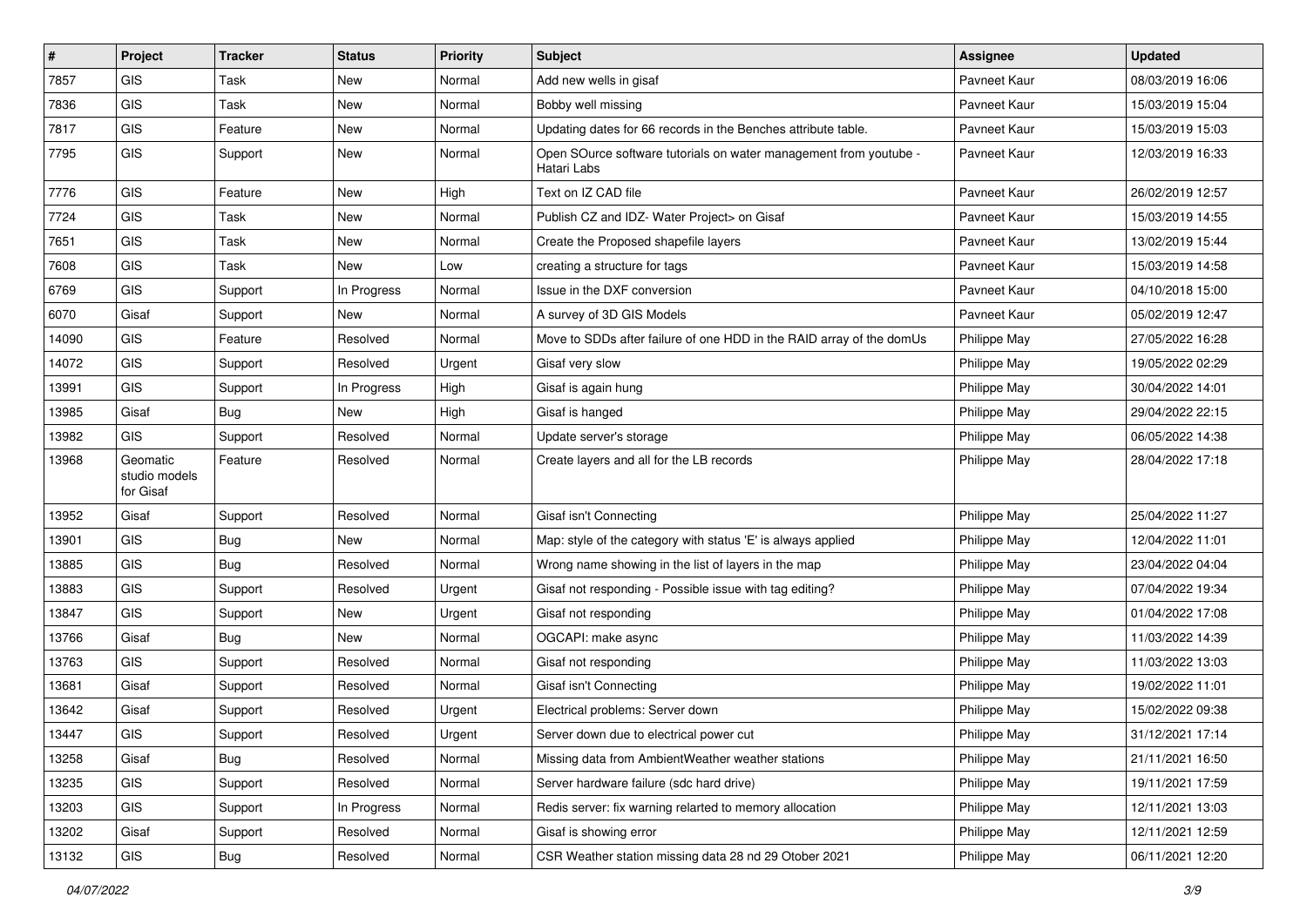| #     | Project                                | <b>Tracker</b> | <b>Status</b> | <b>Priority</b> | Subject                                                                                   | <b>Assignee</b> | <b>Updated</b>   |
|-------|----------------------------------------|----------------|---------------|-----------------|-------------------------------------------------------------------------------------------|-----------------|------------------|
| 13125 | Gisaf                                  | <b>Bug</b>     | Resolved      | Normal          | Live layers: error with no detail shown                                                   | Philippe May    | 01/11/2021 19:06 |
| 13115 | <b>GIS</b>                             | <b>Task</b>    | In Progress   | Urgent          | Server not working after power cut                                                        | Philippe May    | 29/10/2021 11:05 |
| 13090 | Gisaf                                  | Support        | Resolved      | Normal          | Importing error in new admin                                                              | Philippe May    | 28/10/2021 11:00 |
| 13068 | GIS                                    | Support        | Resolved      | Normal          | Migrate gisaf VM to bullseye                                                              | Philippe May    | 25/10/2021 17:28 |
| 12895 | GIS                                    | Support        | Resolved      | Normal          | Migrate backups to Bung                                                                   | Philippe May    | 12/11/2021 00:36 |
| 12867 | <b>GIS</b>                             | Support        | In Progress   | Normal          | Upgrade server (all virtual machines) to Debian bullseye                                  | Philippe May    | 25/10/2021 17:34 |
| 12701 | GIS                                    | Bug            | Resolved      | Normal          | Weather Station not showing data since 24 July 2021                                       | Philippe May    | 12/08/2021 12:21 |
| 12688 | Gisaf                                  | Support        | Resolved      | Normal          | Layers are not visible                                                                    | Philippe May    | 10/08/2021 10:03 |
| 12646 | Geomatic<br>studio models<br>for Gisaf | Feature        | <b>New</b>    | Normal          | Add and import new data from Johan for OFC                                                | Philippe May    | 01/08/2021 19:46 |
| 12491 | Gisaf                                  | Feature        | Resolved      | Normal          | Measure distances on the map                                                              | Philippe May    | 11/07/2021 11:51 |
| 12075 | GIS                                    | Feature        | Resolved      | High            | CSR Weather Station not showing since 22 of april 2021                                    | Philippe May    | 29/04/2021 15:34 |
| 12051 | <b>GIS</b>                             | Support        | New           | Normal          | Update pgadmin                                                                            | Philippe May    | 22/04/2021 12:57 |
| 12049 | GIS                                    | Bug            | Resolved      | Immediate       | <b>Gisaf Error</b>                                                                        | Philippe May    | 22/04/2021 10:39 |
| 11907 | Gisaf                                  | Feature        | Resolved      | Normal          | Allow specific project list for custom models                                             | Philippe May    | 19/03/2021 16:13 |
| 11898 | GIS                                    | Support        | New           | Normal          | Add Aurogreen Weather Station                                                             | Philippe May    | 17/03/2021 12:10 |
| 11886 | Gisaf                                  | Support        | Resolved      | Normal          | Pandas resample deprecation warning                                                       | Philippe May    | 16/03/2021 12:49 |
| 11762 | Gisaf                                  | Feature        | Resolved      | Normal          | Switch from Mapbox to Maplibre                                                            | Philippe May    | 20/11/2021 15:21 |
| 11678 | Geomatic<br>studio models<br>for Gisaf | Feature        | New           | Normal          | Add new models for AVES                                                                   | Philippe May    | 02/02/2021 12:13 |
| 11649 | Gisaf                                  | Feature        | Resolved      | Normal          | Wells timeline dashboard misc. improvements                                               | Philippe May    | 27/01/2021 15:47 |
| 11577 | Gisaf                                  | Feature        | Resolved      | Normal          | Dashboard: multiple sections per page                                                     | Philippe May    | 27/01/2021 12:37 |
| 11506 | GIS                                    | Documentation  | <b>New</b>    | Normal          | Article on wells levels graphs                                                            | Philippe May    | 21/12/2020 16:41 |
| 11486 | GIS                                    | Feature        | New           | Normal          | Button Labels for wells details                                                           | Philippe May    | 21/12/2020 10:26 |
| 11457 | Gisaf                                  | Support        | Resolved      | Normal          | Building Shed and Retaining Walls are not showing in a map                                | Philippe May    | 14/12/2020 19:52 |
| 11449 | Gisaf                                  | Feature        | Resolved      | Normal          | Strip extra characters when importing survey CSV files                                    | Philippe May    | 10/12/2020 01:06 |
| 11081 | Gisaf                                  | Support        | <b>New</b>    | Normal          | Gisaf doesn't allowed multiple reconciliation                                             | Philippe May    | 01/10/2020 15:00 |
| 11071 | Gisaf                                  | Support        | New           | Normal          | Reconciliation: cannot find some points                                                   | Philippe May    | 01/10/2020 13:03 |
| 10991 | Gisaf                                  | <b>Bug</b>     | New           | Normal          | Graph of Average rainfall by month in Dashboard - limited viewing area<br>when zooming in | Philippe May    | 17/09/2020 14:49 |
| 10948 | Gisaf                                  | Feature        | Resolved      | Normal          | Add WMS3 server capabilities (with pygeoapi)                                              | Philippe May    | 14/09/2020 16:59 |
| 10920 | Gisaf                                  | Feature        | Resolved      | Normal          | Add option to display labels on the map                                                   | Philippe May    | 07/09/2020 11:54 |
| 10862 | GIS                                    | Bug            | New           | Normal          | Fix the issues resulted from import point bug                                             | Philippe May    | 05/09/2020 15:11 |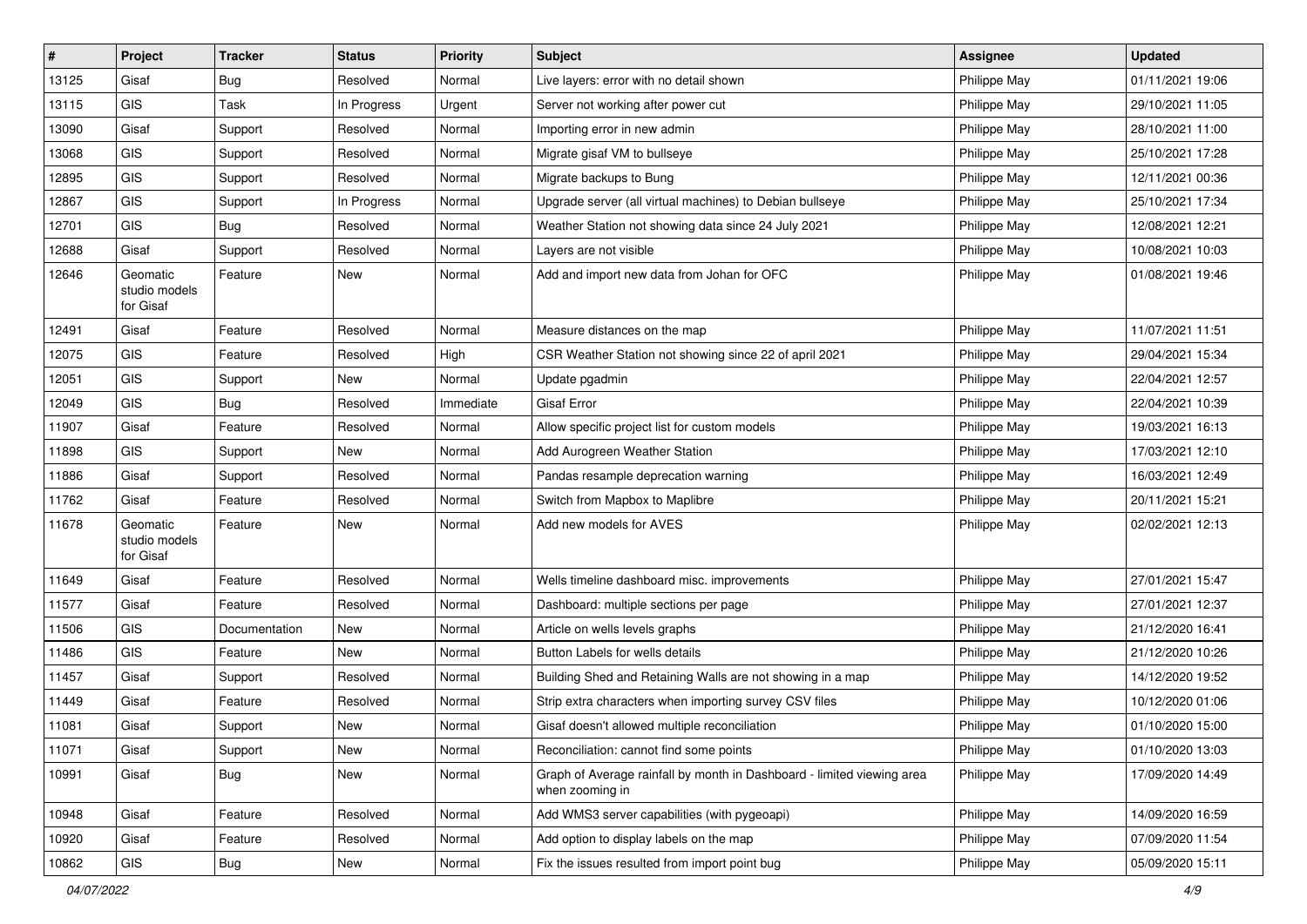| #     | Project | <b>Tracker</b> | <b>Status</b> | <b>Priority</b> | <b>Subject</b>                                                                                               | <b>Assignee</b> | <b>Updated</b>   |
|-------|---------|----------------|---------------|-----------------|--------------------------------------------------------------------------------------------------------------|-----------------|------------------|
| 10830 | Gisaf   | <b>Bug</b>     | Resolved      | Normal          | Import issue with raw survey points                                                                          | Philippe May    | 30/08/2020 14:45 |
| 10829 | Gisaf   | <b>Bug</b>     | Resolved      | Normal          | Missing symbols                                                                                              | Philippe May    | 24/08/2020 12:34 |
| 10819 | Gisaf   | Bug            | Resolved      | Normal          | Evergreen well: popup showing "null" instead of location, status, type                                       | Philippe May    | 23/08/2020 23:44 |
| 10741 | Gisaf   | Feature        | Resolved      | Normal          | Add a way for changing status of a feature, given its original id                                            | Philippe May    | 16/09/2020 17:35 |
| 10740 | Gisaf   | Bug            | Resolved      | Normal          | Change status: issue with projection system                                                                  | Philippe May    | 17/09/2020 14:34 |
| 10732 | Gisaf   | Bug            | Resolved      | Normal          | Wind Speed unit                                                                                              | Philippe May    | 04/08/2020 16:52 |
| 10728 | Gisaf   | Bug            | Resolved      | Normal          | Cannot download CSV for values                                                                               | Philippe May    | 03/08/2020 15:49 |
| 10693 | GIS     | Support        | Resolved      | Normal          | Wrong geometry type for category R54                                                                         | Philippe May    | 30/07/2020 12:00 |
| 10675 | Gisaf   | Feature        | Resolved      | Normal          | Add attribution on map                                                                                       | Philippe May    | 04/07/2021 13:58 |
| 10569 | Gisaf   | Feature        | Resolved      | Normal          | Well Masterfile/Repository                                                                                   | Philippe May    | 19/12/2020 17:10 |
| 10539 | Gisaf   | <b>Bug</b>     | Resolved      | Normal          | New basket admin: the metadata (surveyor, etc) aren't populated from raw<br>points when importing shapefiles | Philippe May    | 15/07/2020 15:02 |
| 10536 | Gisaf   | Feature        | Resolved      | Normal          | Migrate PlottableModel.Actions.download_csv_value to plugins                                                 | Philippe May    | 15/07/2020 15:07 |
| 10439 | Gisaf   | Bug            | Resolved      | Normal          | Reconciliation: use categories instead of layers                                                             | Philippe May    | 27/06/2020 05:21 |
| 10407 | Gisaf   | Bug            | Resolved      | Normal          | Live layer DXF export: missing reprojection                                                                  | Philippe May    | 23/06/2020 04:24 |
| 10400 | Gisaf   | Bug            | Resolved      | Normal          | Map search: works only once                                                                                  | Philippe May    | 24/06/2020 12:05 |
| 10364 | Gisaf   | Support        | <b>New</b>    | Normal          | Reconcile the reconciliations                                                                                | Philippe May    | 17/06/2020 17:27 |
| 10360 | Gisaf   | Bug            | Resolved      | Normal          | Cannot import survey: accuracy issue                                                                         | Philippe May    | 17/06/2020 01:29 |
| 10337 | Gisaf   | Bug            | Resolved      | Normal          | Custom layers with a "status" column not displayed on the map                                                | Philippe May    | 13/06/2020 17:36 |
| 10331 | Gisaf   | Feature        | Resolved      | Normal          | Reconciliation: sort layer by alphabetical order                                                             | Philippe May    | 12/06/2020 17:45 |
| 10323 | GIS     | <b>Bug</b>     | Resolved      | Normal          | Survey points from Eric Chacra: misc issues                                                                  | Philippe May    | 03/08/2020 13:11 |
| 10306 | Gisaf   | Bug            | Resolved      | Normal          | Logout not working                                                                                           | Philippe May    | 11/06/2020 12:13 |
| 10291 | GIS     | Support        | In Progress   | Normal          | Vacuum DB at reboot                                                                                          | Philippe May    | 29/10/2021 11:44 |
| 10289 | Gisaf   | Bug            | Resolved      | Normal          | New basket: cannot import raingauge Excel sheet                                                              | Philippe May    | 11/06/2020 12:17 |
| 10224 | Gisaf   | Support        | Resolved      | Normal          | Update gs.basemaps in Jupyter notebooks                                                                      | Philippe May    | 14/06/2021 16:15 |
| 10214 | Gisaf   | Support        | <b>New</b>    | Normal          | <b>Multiple Reconciliations</b>                                                                              | Philippe May    | 27/05/2020 16:12 |
| 10213 | Gisaf   | Bug            | Resolved      | Normal          | Point showing in the reconciliation pop-up but error while reconciling                                       | Philippe May    | 26/06/2020 14:37 |
| 10182 | Gisaf   | Feature        | Resolved      | Normal          | Function to change status of surveyed features                                                               | Philippe May    | 15/07/2020 15:10 |
| 10180 | Gisaf   | Bug            | Resolved      | Normal          | Error importing Johan's shapefile                                                                            | Philippe May    | 27/05/2020 15:34 |
| 10153 | GIS     | Support        | Resolved      | Normal          | Postgis access for Selvarani in QGis                                                                         | Philippe May    | 23/05/2020 12:05 |
| 10152 | Gisaf   | Feature        | Resolved      | Normal          | wells list in Measures Tab with only wells having measures                                                   | Philippe May    | 10/06/2020 15:05 |
| 10151 | GIS     | Feature        | Resolved      | Normal          | PG ADMIN installation on server                                                                              | Philippe May    | 23/05/2020 12:04 |
| 10149 | Gisaf   | Bug            | Resolved      | Normal          | Import basket: fix authorization auto import                                                                 | Philippe May    | 09/06/2020 23:09 |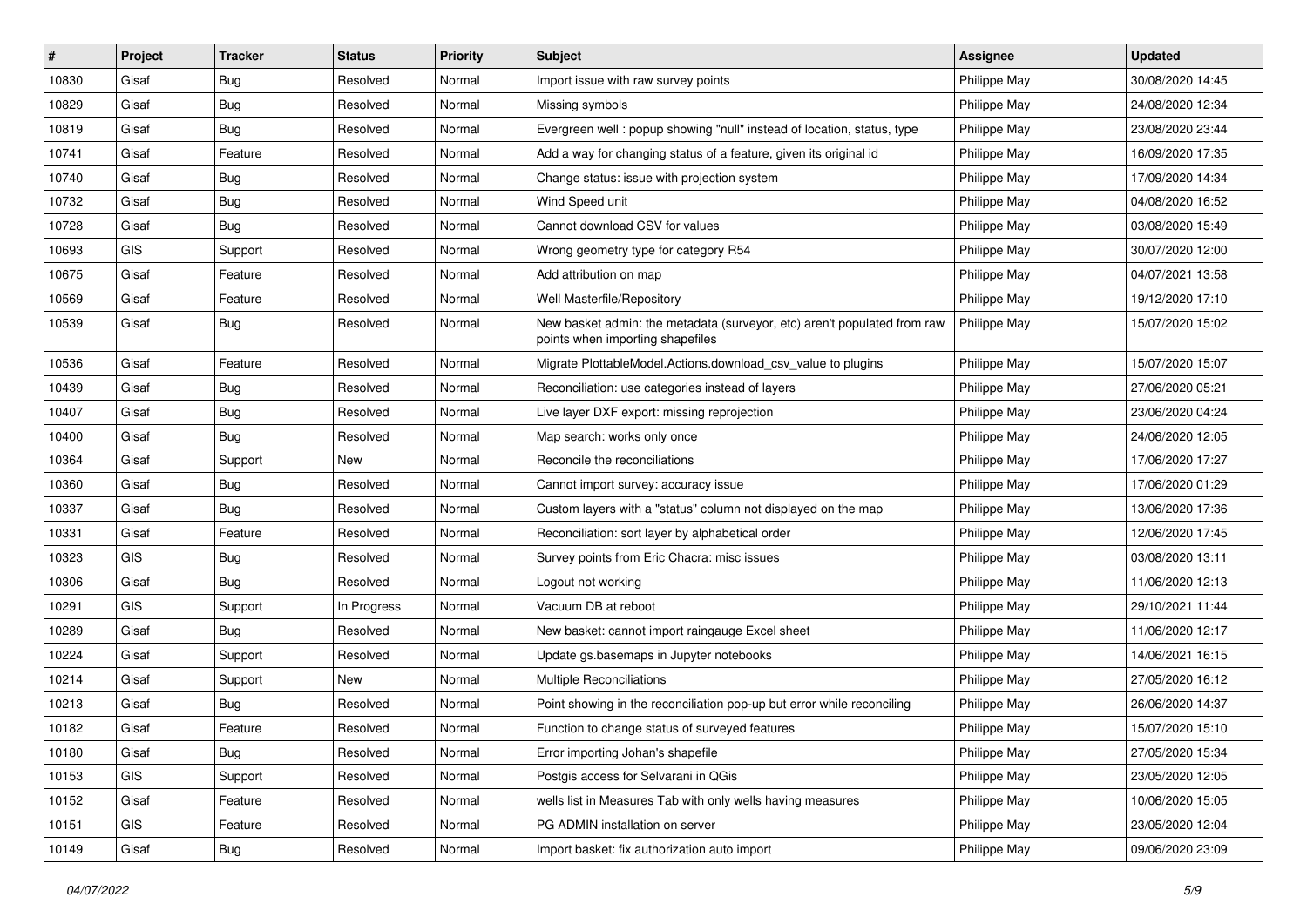| #     | Project    | <b>Tracker</b> | <b>Status</b> | <b>Priority</b> | Subject                                                                                               | Assignee     | <b>Updated</b>   |
|-------|------------|----------------|---------------|-----------------|-------------------------------------------------------------------------------------------------------|--------------|------------------|
| 10140 | Gisaf      | <b>Bug</b>     | <b>New</b>    | Normal          | Admin: sort out manager role                                                                          | Philippe May | 19/05/2020 19:22 |
| 10125 | Gisaf      | <b>Bug</b>     | Resolved      | Normal          | Feature with Status other than existing, not showing in the map (example:<br>future building outline) | Philippe May | 20/05/2020 04:05 |
| 10123 | Gisaf      | <b>Bug</b>     | Resolved      | Normal          | Basket Upload: store not saved                                                                        | Philippe May | 19/05/2020 17:36 |
| 10122 | Gisaf      | Bug            | Resolved      | Normal          | Reconciliation: missing categories                                                                    | Philippe May | 19/05/2020 02:53 |
| 10014 | Gisaf      | Feature        | Resolved      | Normal          | Interity checks                                                                                       | Philippe May | 19/05/2020 19:23 |
| 9944  | Gisaf      | Feature        | Resolved      | Normal          | Admin: manage categories                                                                              | Philippe May | 10/04/2020 12:06 |
| 9789  | Gisaf      | Feature        | New           | Normal          | Login: put in a dialog                                                                                | Philippe May | 28/02/2020 04:28 |
| 9749  | Gisaf      | Feature        | New           | Normal          | Strip extra characters in graphQL queries                                                             | Philippe May | 07/09/2020 12:48 |
| 9603  | Gisaf      | Bug            | New           | Normal          | Map: clean memory after removing layer                                                                | Philippe May | 20/01/2020 13:05 |
| 9602  | Gisaf      | <b>Bug</b>     | Resolved      | Normal          | Map: ability to cancel download                                                                       | Philippe May | 20/01/2020 18:32 |
| 9592  | Gisaf      | Support        | Resolved      | Urgent          | Follow up migration                                                                                   | Philippe May | 19/01/2020 13:42 |
| 9563  | Gisaf      | Feature        | Resolved      | Normal          | Live layers: add option to link to a map feature                                                      | Philippe May | 12/01/2020 22:22 |
| 9552  | Gisaf      | Documentation  | Resolved      | Normal          | Weekly resampling - Starts on mondays                                                                 | Philippe May | 25/07/2020 17:12 |
| 9538  | Gisaf      | Feature        | New           | Normal          | Download shapefile of raw survey points facility - TO BE REMOVED?                                     | Philippe May | 07/01/2020 14:35 |
| 9534  | Gisaf      | Feature        | Resolved      | Normal          | GeoJson store: systematically use geodataframes                                                       | Philippe May | 07/01/2020 16:51 |
| 9519  | Gisaf      | <b>Bug</b>     | Resolved      | Normal          | Map info: fix icons                                                                                   | Philippe May | 02/01/2020 13:11 |
| 9517  | Gisaf      | Feature        | Resolved      | Normal          | Tags: add location                                                                                    | Philippe May | 03/01/2020 11:54 |
| 9516  | Gisaf      | Feature        | Resolved      | Normal          | Map: add option to grab link to the selected feature                                                  | Philippe May | 02/01/2020 15:42 |
| 9510  | Gisaf      | Feature        | Resolved      | Normal          | Automatically resample to daily when there's too much data                                            | Philippe May | 01/01/2020 14:12 |
| 9509  | Gisaf      | Feature        | Resolved      | Normal          | Update angular-plotly to 1.5.0                                                                        | Philippe May | 04/01/2020 12:05 |
| 9493  | Gisaf      | <b>Bug</b>     | Resolved      | Normal          | Plotly png download resize frame                                                                      | Philippe May | 26/12/2019 16:37 |
| 9483  | Gisaf      | Support        | New           | Normal          | Performance: writing gpkg is slower than shapefiles                                                   | Philippe May | 08/01/2020 11:15 |
| 9466  | Gisaf      | Support        | Resolved      | Normal          | Rename "altitude" to "elevation"                                                                      | Philippe May | 08/01/2020 11:27 |
| 9465  | Gisaf      | Bug            | Resolved      | Normal          | Export plots to PNG missing axis labels                                                               | Philippe May | 08/01/2020 11:35 |
| 9463  | <b>GIS</b> | Support        | Resolved      | Normal          | Setup a weather station in Kalpana                                                                    | Philippe May | 02/11/2021 15:08 |
| 9292  | GIS        | Support        | Resolved      | Normal          | Server upgrade to buster                                                                              | Philippe May | 13/11/2019 12:29 |
| 9220  | GIS        | Feature        | Resolved      | High            | Setting the daily resampling of weather data starting from 8.30 am                                    | Philippe May | 08/01/2020 17:57 |
| 9036  | Gisaf      | Bug            | Resolved      | Normal          | Fix login indicator                                                                                   | Philippe May | 03/10/2019 15:15 |
| 8756  | Gisaf      | <b>Bug</b>     | Resolved      | Normal          | Map: handle errors when layers (eg, in base maps) don't actually exist                                | Philippe May | 02/08/2019 16:40 |
| 8721  | Gisaf      | Feature        | New           | Normal          | Survey data basket: handle the case when more than one file in the basket<br>per day                  | Philippe May | 14/10/2020 17:01 |
| 8669  | Gisaf      | Feature        | Resolved      | Normal          | Groups of map layers                                                                                  | Philippe May | 26/07/2019 10:51 |
| 8630  | Gisaf      | Feature        | Resolved      | Normal          | Map: add option for filter with status                                                                | Philippe May | 10/07/2019 16:49 |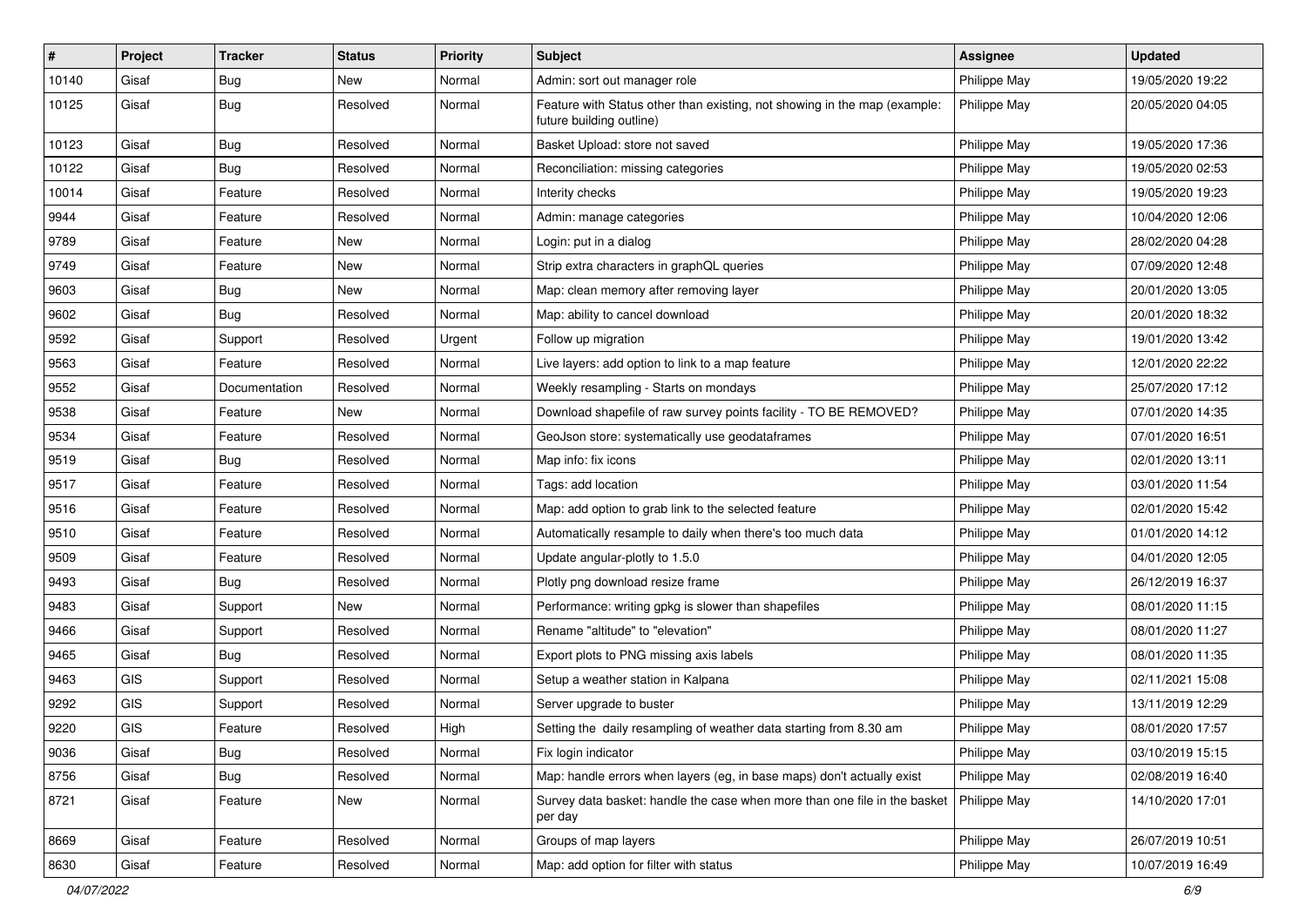| $\vert$ # | Project                                | <b>Tracker</b> | <b>Status</b> | <b>Priority</b> | <b>Subject</b>                                                                      | <b>Assignee</b> | <b>Updated</b>   |
|-----------|----------------------------------------|----------------|---------------|-----------------|-------------------------------------------------------------------------------------|-----------------|------------------|
| 8504      | <b>GIS</b>                             | Support        | Resolved      | Normal          | Clean data from the weather station                                                 | Philippe May    | 04/07/2019 17:05 |
| 8450      | GIS                                    | Support        | Resolved      | Normal          | Unable to Load Jupyter Lab                                                          | Philippe May    | 10/06/2019 15:52 |
| 8246      | <b>GIS</b>                             | Support        | Resolved      | Normal          | Server down?                                                                        | Philippe May    | 06/05/2019 15:45 |
| 8231      | Gisaf                                  | <b>Bug</b>     | Resolved      | Normal          | Fix status in table definition of new categories                                    | Philippe May    | 03/05/2019 17:26 |
| 8096      | Geomatic<br>studio models<br>for Gisaf | Task           | Resolved      | Normal          | Creating a Gkpg/shp for elevation points in Basins with category as an<br>attribute | Philippe May    | 24/05/2019 16:57 |
| 7957      | <b>GIS</b>                             | <b>Bug</b>     | Feedback      | High            | Export polygon shapefiles do not show "holes"                                       | Philippe May    | 04/04/2019 16:14 |
| 7936      | Geomatic<br>studio models<br>for Gisaf | Task           | Resolved      | Normal          | Add the wastewater type to the origin                                               | Philippe May    | 19/03/2019 23:56 |
| 7935      | Geomatic<br>studio models<br>for Gisaf | Task           | Resolved      | Normal          | Template components in order                                                        | Philippe May    | 20/03/2019 15:18 |
| 7853      | GIS                                    | Support        | <b>New</b>    | Normal          | Install OpenDroneMap and WebODM                                                     | Philippe May    | 09/05/2019 15:57 |
| 7813      | Gisaf                                  | Documentation  | Resolved      | Normal          | Including credits for ESRI basemap (Sat, Highways, Labels)                          | Philippe May    | 05/03/2019 12:39 |
| 7763      | <b>GIS</b>                             | Feature        | Feedback      | Normal          | Infrastructure: migrate old-admin to the same server than gisaf                     | Philippe May    | 25/02/2019 11:11 |
| 7725      | Geomatic<br>studio models<br>for Gisaf | Feature        | Resolved      | Normal          | Add a button for generating reports                                                 | Philippe May    | 25/02/2019 13:08 |
| 7711      | Geomatic<br>studio models<br>for Gisaf | Feature        | Resolved      | Normal          | Add fields to component types                                                       | Philippe May    | 25/02/2019 13:06 |
| 7710      | Geomatic<br>studio models<br>for Gisaf | Feature        | Resolved      | Normal          | Add fields to the individual components                                             | Philippe May    | 25/02/2019 13:07 |
| 7709      | Geomatic<br>studio models<br>for Gisaf | Feature        | Resolved      | Normal          | Waste water treatment plant improvements                                            | Philippe May    | 19/03/2019 23:58 |
| 7696      | Geomatic<br>studio models<br>for Gisaf | Feature        | Resolved      | Normal          | HT Cables shapefile from Johan                                                      | Philippe May    | 25/02/2019 18:54 |
| 7584      | Gisaf                                  | <b>Bug</b>     | In Progress   | Normal          | Error with large integers (graphql)                                                 | Philippe May    | 20/09/2019 10:52 |
| 7554      | <b>GIS</b>                             | Bug            | Resolved      | Normal          | Cannot auto import points for project RZ                                            | Philippe May    | 04/02/2019 16:31 |
| 7552      | GIS                                    | Bug            | Resolved      | Normal          | error in auto import of raw points to point shapefiles                              | Philippe May    | 05/02/2019 11:13 |
| 7551      | <b>GIS</b>                             | Bug            | Resolved      | Normal          | error while downloading shapefiles from gisaf                                       | Philippe May    | 06/02/2019 09:10 |
| 7527      | Gisaf                                  | Feature        | Resolved      | Normal          | Give an option to resample data for graphs (eg. rain gauge)                         | Philippe May    | 07/03/2019 16:24 |
| 7402      | GIS                                    | Support        | New           | Normal          | Integrate data from well probes                                                     | Philippe May    | 10/01/2019 11:12 |
| 7379      | Gisaf                                  | Feature        | New           | Low             | Make Gisaf installable (Progressive Web App)                                        | Philippe May    | 02/02/2019 10:27 |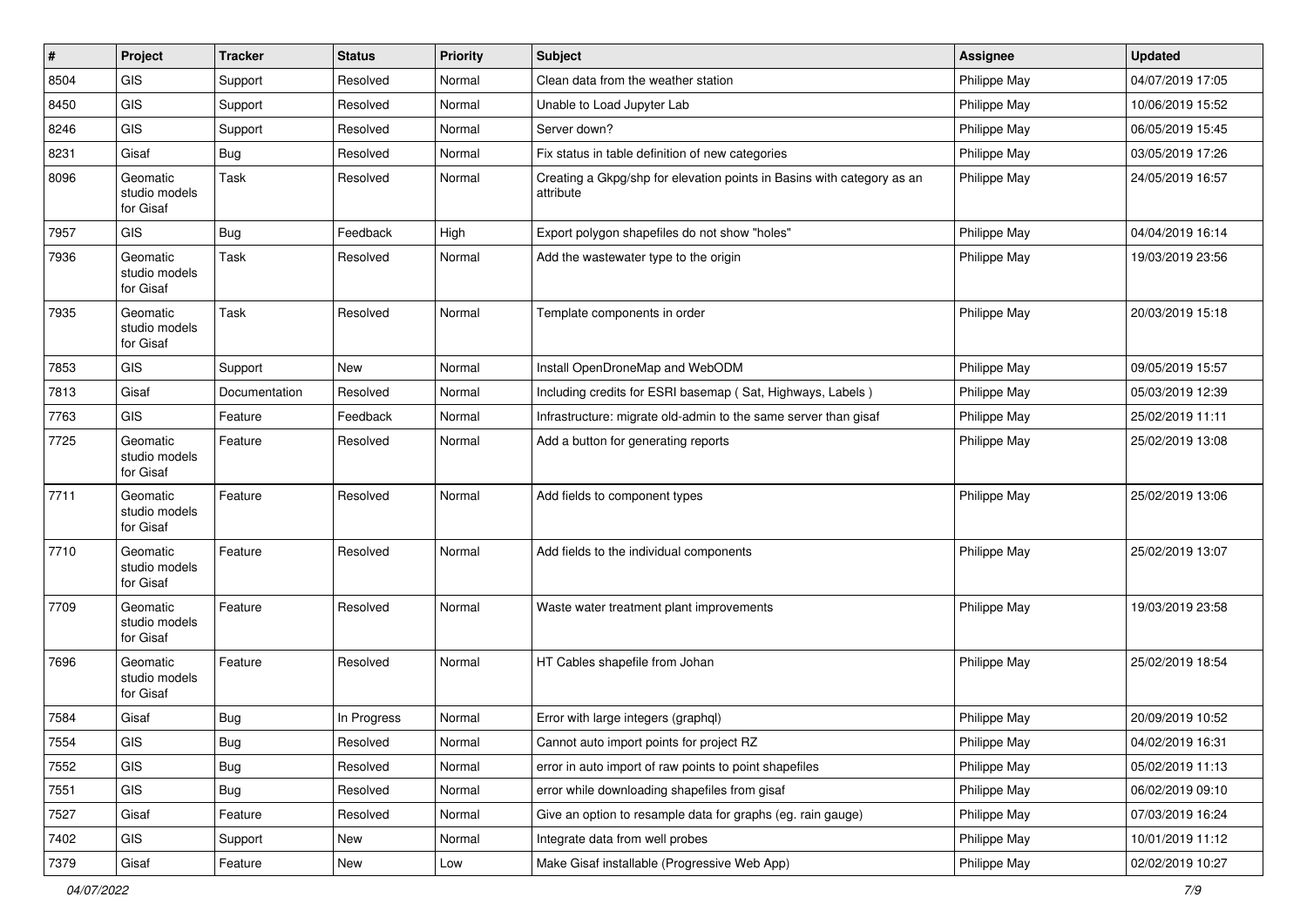| #     | Project    | <b>Tracker</b> | <b>Status</b> | Priority  | <b>Subject</b>                                                                                           | Assignee                | <b>Updated</b>   |
|-------|------------|----------------|---------------|-----------|----------------------------------------------------------------------------------------------------------|-------------------------|------------------|
| 7343  | GIS        | Support        | Resolved      | Normal    | Add layer for locations                                                                                  | Philippe May            | 02/02/2019 15:25 |
| 7161  | <b>GIS</b> | Support        | In Progress   | Normal    | Setup remote backup                                                                                      | Philippe May            | 19/12/2018 10:14 |
| 7156  | <b>GIS</b> | Support        | Resolved      | Normal    | Make server boot again                                                                                   | Philippe May            | 05/02/2019 11:13 |
| 7120  | <b>GIS</b> | Support        | In Progress   | Normal    | High CPU usage on the server (dom0)                                                                      | Philippe May            | 26/02/2019 13:10 |
| 6990  | <b>GIS</b> | Support        | Resolved      | Normal    | Create a VM for Notebooks                                                                                | Philippe May            | 10/11/2018 15:57 |
| 6954  | <b>GIS</b> | Support        | Resolved      | Normal    | Create a VM for DB                                                                                       | Philippe May            | 10/11/2018 16:02 |
| 6907  | Gisaf      | Support        | New           | Low       | Study alternative for TileServer                                                                         | Philippe May            | 11/01/2020 11:45 |
| 6538  | Gisaf      | <b>Bug</b>     | New           | Normal    | Well level: improve the form and input processing (dry checkbox)                                         | Philippe May            | 12/03/2019 11:09 |
| 6494  | GIS.       | Support        | Resolved      | Normal    | Add CC copyright on data                                                                                 | Philippe May            | 31/08/2018 21:19 |
| 6099  | Gisaf      | Feature        | New           | Low       | Sanic/Gino admin                                                                                         | Philippe May            | 07/03/2019 16:24 |
| 6090  | Gisaf      | <b>Bug</b>     | New           | Low       | Polygon rendering issue                                                                                  | Philippe May            | 07/03/2019 16:24 |
| 6069  | Gisaf      | Task           | Resolved      | Normal    | wwtp output and flow component - output                                                                  | Philippe May            | 22/06/2018 15:15 |
| 5988  | Gisaf      | <b>Bug</b>     | Resolved      | Normal    | problem with the flow from origin of wastewater to the component                                         | Philippe May            | 08/06/2018 15:14 |
| 5978  | <b>GIS</b> | Task           | Resolved      | High      | Registration for Bangalore Open Street Map conference                                                    | Philippe May            | 11/06/2018 11:56 |
| 5974  | Gisaf      | <b>Bug</b>     | Resolved      | Normal    | Issues in uploading readings into GISAF using interface                                                  | Philippe May            | 06/02/2019 09:25 |
| 5618  | Gisaf      | Feature        | Resolved      | Low       | Export layers as DXF                                                                                     | Philippe May            | 05/03/2019 12:42 |
| 5033  | Gisaf      | Feature        | Resolved      | Normal    | Add an option to display a base line in the bar charts                                                   | Philippe May            | 04/01/2018 01:09 |
| 3472  | Gisaf      | Feature        | Resolved      | Normal    | Weather station graphs: choice of parameters                                                             | Philippe May            | 10/03/2019 14:52 |
| 3410  | <b>GIS</b> | Support        | Resolved      | High      | Map website to http://water.auroville.org.in                                                             | Philippe May            | 27/12/2016 22:41 |
| 3368  | <b>GIS</b> | <b>Bug</b>     | Resolved      | Urgent    | Cannot upload data                                                                                       | Philippe May            | 21/12/2016 12:10 |
| 13822 | GIS        | Support        | Feedback      | Normal    | Need a Login id and password to a Gisaf for entering the tag value.                                      | Pushparaj Muthukrishnan | 27/03/2022 16:47 |
| 8262  | <b>GIS</b> | Feature        | New           | Normal    | Change points into MISTAKES for updated cycle path and MM fence                                          | Pushparaj Muthukrishnan | 09/05/2019 14:59 |
| 7937  | <b>GIS</b> | Bug            | Resolved      | Normal    | Retention wall is not properly display in GIS,                                                           | Pushparaj Muthukrishnan | 23/03/2019 15:52 |
| 7839  | <b>GIS</b> | Task           | Resolved      | Normal    | Bush vs Bush Area - mismatch                                                                             | Pushparaj Muthukrishnan | 23/03/2019 10:30 |
| 7814  | <b>GIS</b> | Task           | Resolved      | Normal    | RTK coordinates of Drone targets                                                                         | Pushparaj Muthukrishnan | 03/05/2019 11:35 |
| 7786  | <b>GIS</b> | Task           | Resolved      | Low       | To take a photo of Boundary Stone and position                                                           | Pushparaj Muthukrishnan | 03/05/2019 11:36 |
| 7784  | <b>GIS</b> | Task           | Resolved      | Immediate | In Invocation Unpaved road is missing in gisaf                                                           | Pushparaj Muthukrishnan | 23/03/2019 10:32 |
| 7778  | GIS        | Task           | Resolved      | Normal    | To fines the survey work in Sukhavati Community by 09/03/2019                                            | Pushparaj Muthukrishnan | 03/05/2019 11:37 |
| 7574  | <b>GIS</b> | Task           | Resolved      | Normal    | Survey in Maduca                                                                                         | Pushparaj Muthukrishnan | 26/02/2019 14:42 |
| 7548  | GIS        | Task           | Resolved      | Normal    | To finish the Kalpana line work and Shape file and include the D, E Cad<br>and shape file to master file | Pushparaj Muthukrishnan | 03/05/2019 11:38 |
| 7734  | GIS        | Task           | New           | Normal    | Start surveying in Sukhavati                                                                             | Ramkumar Sekar          | 25/02/2019 17:49 |
| 9468  | Gisaf      | <b>Bug</b>     | Feedback      | Normal    | "Find my Location" button on map returns strange result !!                                               | <b>Richard Presley</b>  | 20/12/2019 19:36 |